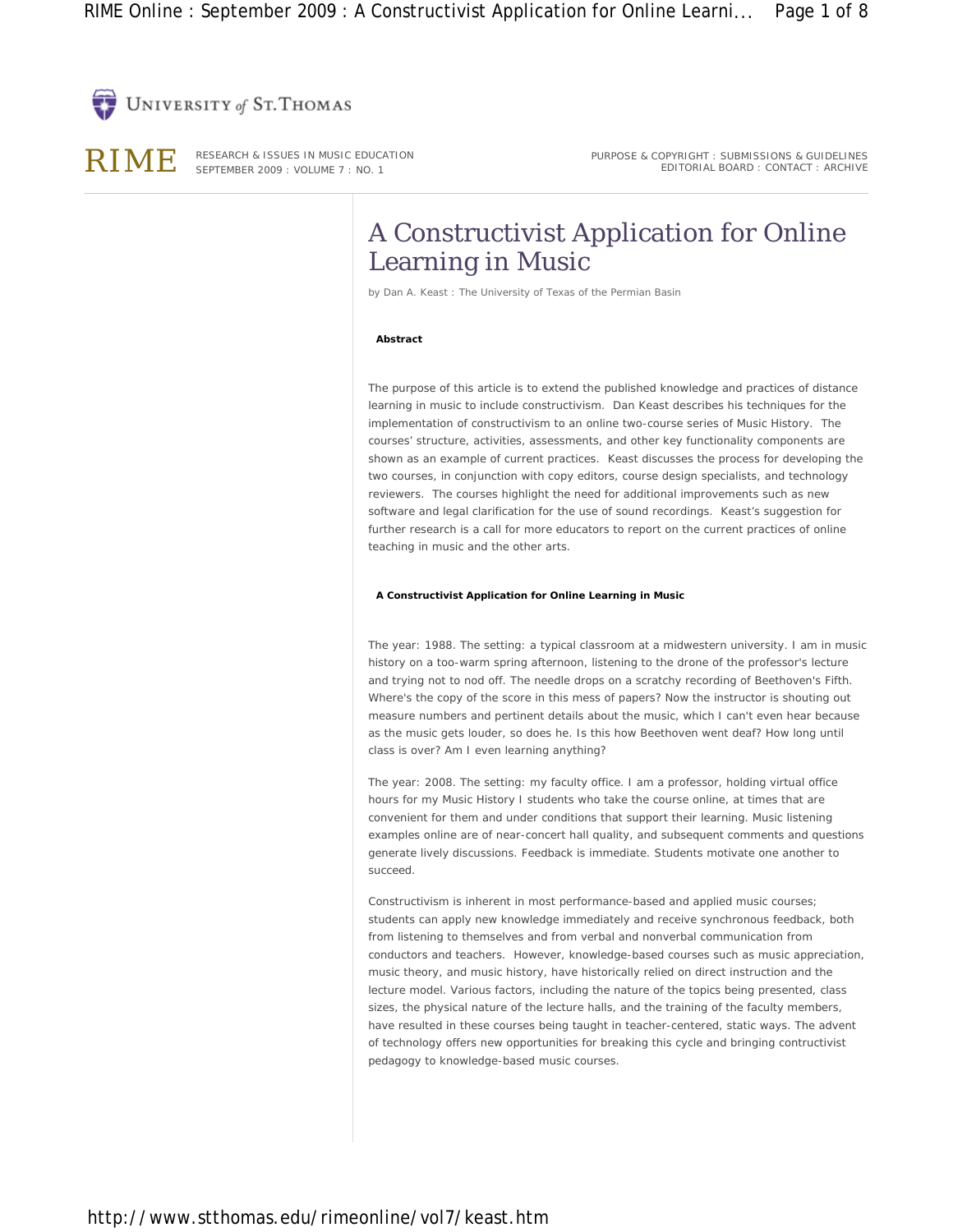Although early attempts at distance learning formats for music classes often used a readtest model that mimicked the lecture-based format of face-to-face classes, more recent explorations are media-rich and interactive. My online teaching includes the construction of a fully online two-course sequence in Music History, originally taught face-to-face. The use of recorded music from my private library during the traditional course limited the students' ability to access the music after class. An online transformation of the course was logical so students could simultaneously access the recordings and have 24 - 7 access to the lecture illustrating an analysis of each piece studied in the curriculum. The online course took a year to design, build, edit, and review. During my tribulations of creating the online course, I discovered that the existing literature for online music teaching was limited, so this article is a description of my process for transforming an existing traditional version of Music History into a web-based version.

## **Learning Philosophies Informing the Online Course Design**

Three important education theories form the foundation for this course. The central assumption of constructivism is that humans are active learners and must construct knowledge for themselves by using tools at hand to learn from their experiences. (Geary, 1995). The constructivist educator gathers materials for students to use in observing, collecting data, generating and testing hypotheses, and working collaboratively with others. The decision to teach using a constructivist paradigm gives students the choice to follow trails of interest, make connections, reformulate ideas, and reach unique conclusions. Through their course activities, students construct their own understanding of music history by investigating the topic then completing unit assignments. The resulting assignment is a means of assessing the student's understanding of the curriculum.

Scaffolding in online courses is the deliberate placement of tools for student use. During an activity, students need a varying amount of teacher support to complete a task successfully. When developing the course, a faculty member must project what question students might have at each step of the activity and provide assistance at the appropriate time or location within the lecture. The teacher's provision of tools at the appropriate time within the activity is considered scaffolding. By including scaffolding, an educator is controlling task elements that are beyond the learner's capacity so the student can focus on those features of the task they can grasp quickly.

In a face-to-face classroom, the teacher is able to walk around the room "dropping in" to check on each group providing immediate feedback and answering of questions. The embedding of expert video clips (Hmelo-Silver, Duncan, and Chinn 2007), reminders of task structure, or other helpful resources in the online course allow students to access help at each stage in the task completion similar to the face-to-face classroom described above.

Scaffolding can be "just-in-time" or as a learner-selectable option. The difference between the "just-in-time" and learner-selectable option is a matter of location. "Just-in-time" scaffolding is embedded within the activity. At any point where the instructor anticipated a learner may need assistance, a piece of scaffolding is hyperlinked or directly pasted in. An application of "just-in-time" scaffolding is when a word, person, or concept is hyperlinked so learners are taken back to previous topics which remind them of their prior knowledge, or even an alert box "pop-up" that defines a word. Learner-selectable scaffolding is located in a single location on the page that learners move to in order to access a variety of scaffolding. This latter technique is often used as a frequently asked questions (FAQ) list in non-education sites.

When a constructivist educator includes scaffolding in a course, they become a facilitator rather than a lecturer, by directing students to appropriate pools of information and enabling them to construct their understanding of a topic. Students are given the tools,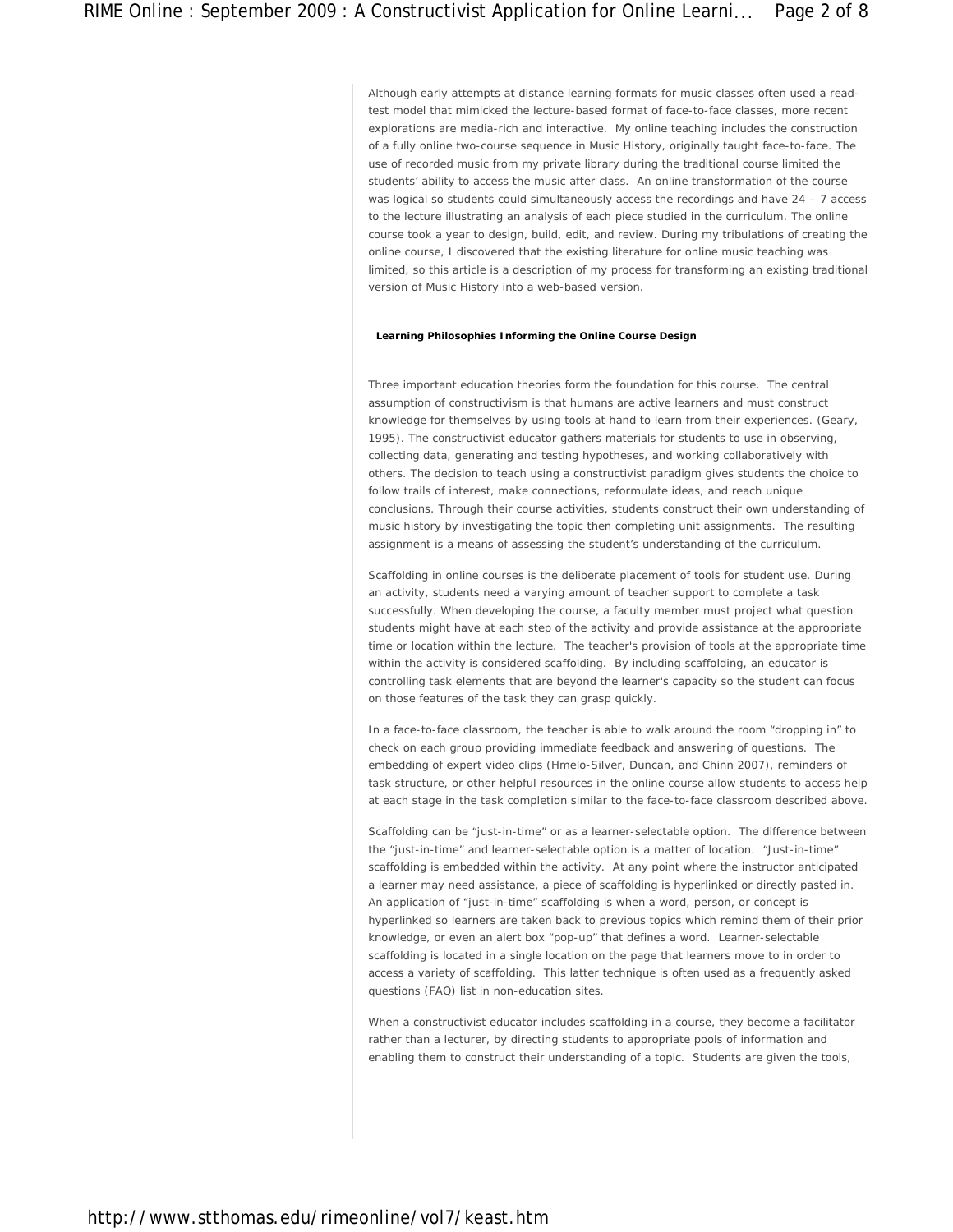activity, and guidelines to complete a learning unit. Scaffolding a constructivist activity is challenging for the educator, yet rewarding for both the learner and the teacher when done effectively. The active and exploratory nature of a virtual student's use of scaffolding, and the motivational aspect of choices in constructivism, are of interest to me.

The tenets of Vygotsky's (1978) Zone of Proximal Development (ZPD) work well in an online course taught from a social constructivist base. The ZPD was developed by Lev Vygotsky and refers to the student's ability to complete an activity. The relationship between the instructor and the student is crucial to understanding Vygotsky's concept. The ZPD is considered "optimal" when a student cannot complete the task without some interaction with the educator. However, the task cannot be too difficult as to require the educator to be present during the student's entire engagement of the task. The goal is simply to provide a piece of information and leave the student to continue learning alone. Social constructivism includes the use of student interaction with the constructivist philosophy. With a mixed population of musicians and non-musicians in a Music History course such as this, the ZPD is large for group activities. The optimal place of learning occurs only when the student needs a "nudge" from the teacher in the form of a piece of information, and is then left to complete the task himself, without the teacher's presence. By asking students to form groups with specific roles in mind, the small groups are structured as a support team building upon the strengths of one another.

Activity theory is another philosophical framework by which we can understand how people learn. According to activity theorists Jonassen and Rohrer-Murphy, the activity is engaged in by a learner who is motivated to find the solution to a problem by using the tools supplied by the teacher and in collaboration with others. "Activity theory posits that conscious learning emerges from activity (performance), not as a precursor to it" (Jonassen and Rohrer-Murphy, 1999, p. 62). In several learning theories, such as Behaviorism, Social Cognitive Theory, and Information Processing Theory, the learning must occur before the activity. Activity theory, however, suggests that learning is a product of interaction with the environment and activity. In activity theory, each "activity is composed of a 'subject' (a person or group engaged in an activity), and an 'object' (a learning objective held by the subject), mediated by a 'tool' (that could be material as well as mental)." (Roussou, Oliver, Slater, 2008, p. 143). The overlapping relationship between activity theory and constructivism hinges upon the active nature of the learner, student use of tools in the learning process, and the collaboration of students in small groups in order to accomplish assignments.

My goals for the transformation to the online environment included the accessibility of resources, but also to make the course more actively engaging to the students. The influence of activity theory and constructivism on the virtual classroom was described by Scarnati and Garcia (2007, p. 2) as "allow[ing] a greater degree of engagement, selfmotivated knowledge construction, and collaborative learning." The construction of the activities for these courses was also influenced by Salmon. Among her key principles for building online activities, which she refers to as "e-tivities," are three points:

- 1. Ensure that the activities are focused on sharing, shaping, elaborating, or deepening understanding.
- 2. Build in motivation as part of the process of undertaking the activity and not as something separate from it. Motivation occurs because of the learning activities. Avoid trying to motivate people simply to log on and "discuss." Instead, provide an activity that makes taking part worthwhile.
- 3. Ensure that participants need to work together in some way to achieve the learning outcomes. (2003, p. 88)

Related to Salmon's second principal is Jonassen's (1999) construction of activities based on the concept of an "ill-structured" problem – an activity mirroring real world situations that do not yield a particular, certain answer because of inconclusive or conflicting data.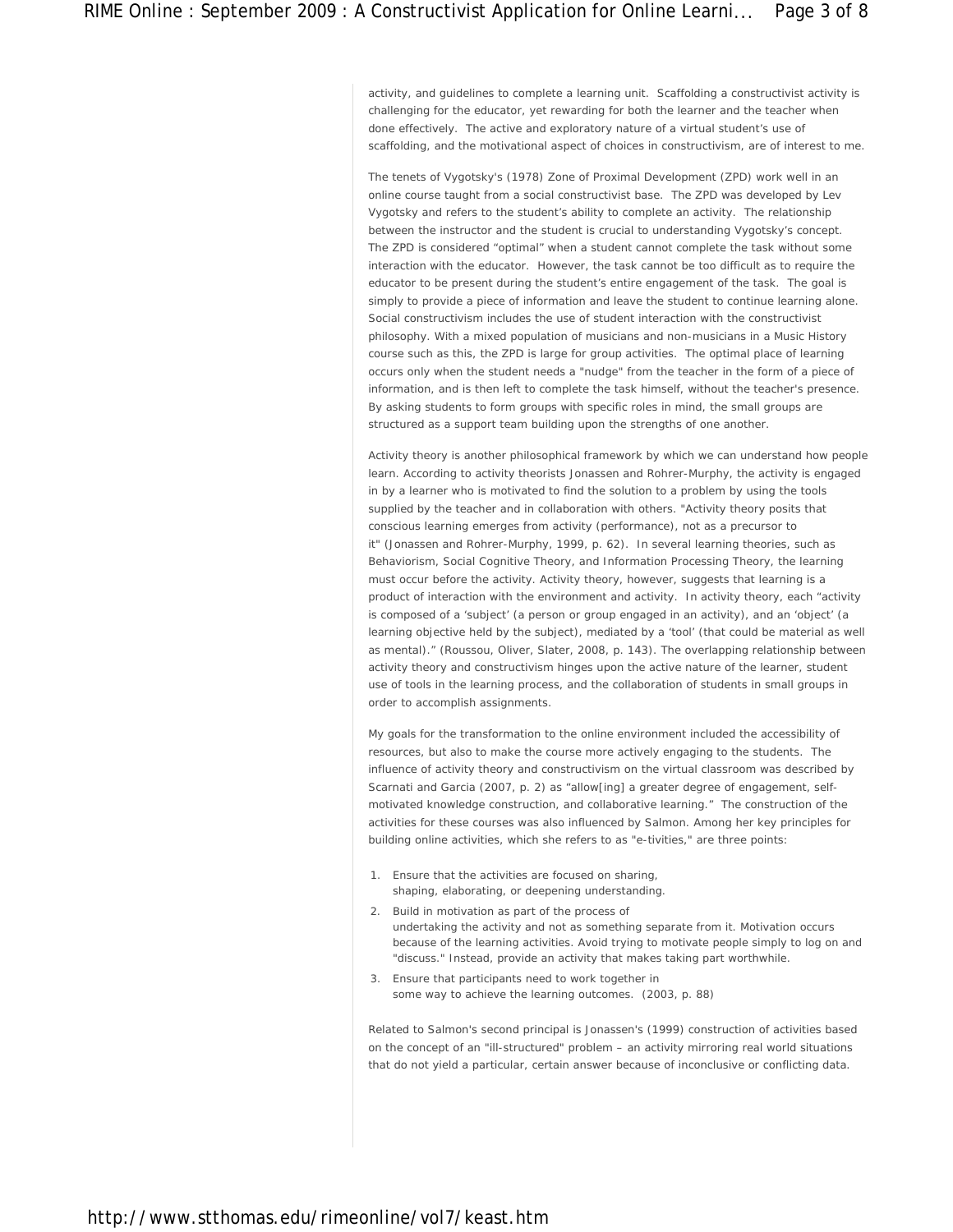Jonassen argues that an ill-structured problem is interesting, relevant, engaging, and will foster a learner's ownership of the activity.

Salmon's first principle echoes constructivist philosophy for creating deeper understanding through a research process. Sharing of one's understanding with the class, a social aspect, provides motivation to succeed. The third principle from Salmon, ensuring participants work together, also contains connotations of social constructivism in the fostering of group-structured activities to spur interaction and deeper learning.

#### **The Online Music History Courses**

Both Music History I and Music History II contain four units; each unit in the course includes four textbook chapters and requires students to author three two-page reflective papers. After reading the text and submitting the reflective papers, students are asked to read an online lecture presenting musical selections relating to the reading. At the conclusion of the lecture is a formative self-check covering material from the text and lecture. Additionally, a formative listening quiz self-check is offered so students can prepare for each unit's listening quiz. The listening quiz presents four audio samples discussed in the online lecture. To encourage use of this formative scaffolding, the students are informed that one of the audio samples, and its corresponding questions, is pulled directly from the graded listening quiz.

The courses use a variety of assessment methods, some constructivist-based and others more traditional. The constructivist assessments are intended to be problem-based, such as the individual assignments, group activities, and class discussion questions. The students create individual assignments (Exhibit 1) that are often pieces to be incorporated into the group activity, which leads to the discussion topic for the unit. The interconnectivity of the individual assignments, group activities, and discussions is engaging to the learner. The traditional methods of assessment include four listening quizzes, two multiple-choice exams, and reflection papers of the readings (Exhibit 2).

The social constructivist nature in online education is challenging for those not prepared to engage in virtual group work. The small groups collaborate in virtual classrooms, discussion forums, and via e-mail. After reading the lecture, students interact in their small groups creating projects drawing upon the lecture material. The activity is designed to be possible only with research beyond the material presented in the textbook and lecture. The lecture serves as the advanced organizer, while the small group researches and creates a project that is posted for viewing by the entire class. Activities often contain multiple roles such as sections written by various group members that comprise a larger project (Exhibit 3).

Discussion forums serve as the culminating activity of each unit. The discussion provides the opportunity for extending the reading, lecture, individual assignments, and group activities into the real world. As viewed in Exhibit 4, students are displaying higher-order, critical thinking skills such as synthesis, analysis, and evaluation suggesting that their understanding of the topic is deeper than factual memorization, but operational understanding.

Students take Music History as an elective in their history and psychology degrees, but also as a requirement of the music minor and major. Thus, course content must reflect the needs of both experienced musicians and non-musicians. Planning for each student's ZPD (Zone of Proximal Development) in the course is a difficult task. The activities I designed allow for small groups to give less-experienced musicians more of the assembling tasks, such as collating the parts of the presentation collected from their peers, while the moreknowledgeable musicians complete the challenging musical analyses.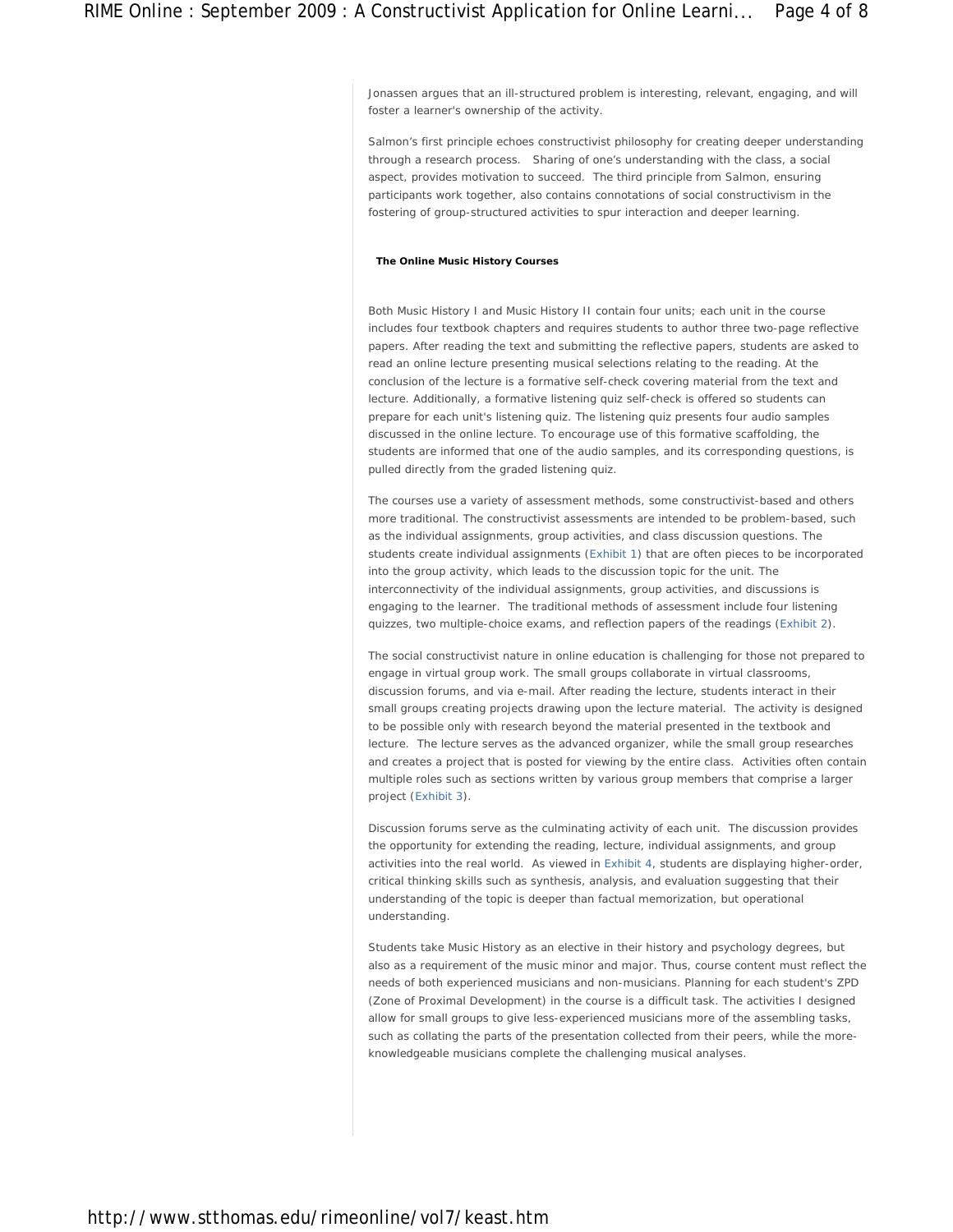Another difficulty, from an instructor's perspective, is training the students to know their abilities. In order to have them self-assess early in the course, students introduce themselves to the rest of the class using a checklist style of skills. The list covers several families of skills, from computer skills and music performing abilities to their individual preferences for writing, researching, and constructing projects. When placing the students into groups, the students analyze their peers' self-reported abilities and balance their suggestions for groups to include a musician, a technology person, a writer, and a researcher. After students post their suggestions and discuss the suggestions of others in the discussion forum, the instructor can finalize groupings and resolve any differences of opinion. Based on this early assignment, students are responsible for creating their own support system – their small group peers – while completing some of the course activities. Building this support structure reflects the deliberate use of social constructivist philosophy in the course. The students' freedom to create their virtual small groups is similar to facilitating a learning community in the face-to-face course. The virtual small group activities enable students to accomplish the course objectives mutually, using each others' strengths by collaborating to meet objectives, often surpassing stated expectations in the scoring rubrics provided in the assignment.

## **Scaffolding the Online Course**

 Scaffolding the courses includes the placement of resources available for student use in activities. One link I placed on each assignment screen, besides the 24 – 7 hotline for technical assistance, is the University of Texas Telecampus

(http://www.telecampus.utsystem.edu/learningresources/library.aspx) virtual library hyperlink. This allows the students two synchronous methods of help. Other links include those to short video presentations for: narrowing a topic, creating appropriate search terms for use in library databases, avoiding plagiarism, and style guidelines. Through an e-mail link to the library's resource desk, students are able to ask the library staff for suggestions in locating materials pertinent to their topic, locating audio files in online listening libraries, and receive feedback.

Entry screens (Exhibit 5) to each unit provide students with step-by-step directions to complete the unit including objectives and activities. The page serves as an organizer for student progress through the unit. An introductory paragraph prepares students for the materials they will need to reference during the lecture (Exhibit 6). These steps are provided as organizational tools to show students a checklist approach to meeting the unit objectives. As discovered by Keast (2004), the student research process is meandering, so this checklist serves as a structural item in each unit.

### Other links include the academic tutoring link to SMARTHINKING

(http://www.smarthinking.com/) and the campus writing center that provides both inperson and online writing assistance. These resources provide tutors who give specific responses to each student's writing, personalized advice for strengthening a paper, style guidelines, grammar, topic development, and specialized assistance for ESL students. For a Texas educational institution, ESL assistance is especially beneficial since my institution is designated a Hispanic Serving Institution by the federal government based on our high percentage of Hispanic students.

Other scaffolding specific to this course are a formative self-check over the lecture and a formative self-help listening quiz. Music History courses utilize two-part assessments: written and aural. The written exam is similar to that in traditional courses such as history and math. The placement of a self-check to review the lecture allows students the opportunity to review major themes from the reading and lecture. Material on the midterm and final exams is drawn from lecture, textbook, and group projects posted in the discussion forums.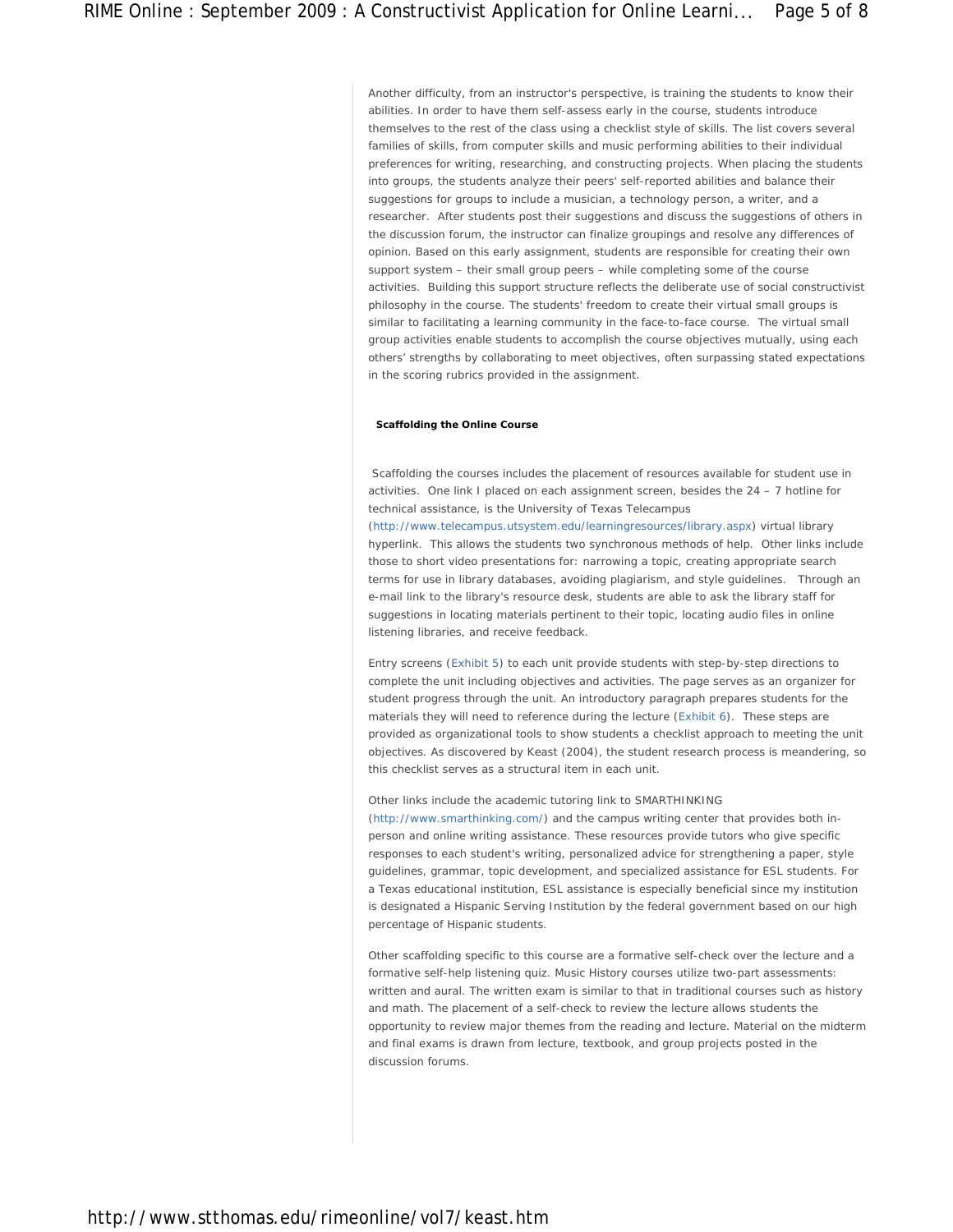The listening quiz is different and therefore a challenge for some non-musicians. The listening self-help presents audio files paired with a bank of questions to assess a student's knowledge of that particular piece. The student must describe who wrote the piece, name the work, and discuss the structure or organizational form. Often the answers are supplied in the lecture, but there are instances in the listening quizzes when students are expected to hear an unfamiliar work and discuss the form using terminology from lecture. The selfhelp affirms that the audio technology is functioning properly on the end-user's machine.

## **Implications for Future Learning**

Student evaluations of the course emphasize the rigorous workload while highlighting the thoroughness of course content: "I sometimes thought there was too much busy work for an upper-level course. However, all the work was relevant and there was something to gain from it." Another student commented: "I really enjoyed this course and the instructor's involvement in our learning." And in response to the survey question, "The instructor's teaching methods created an environment that encouraged online learning," 87% answered "agreed" or "strongly agreed."

Virtual office hours were maintained for students to leave asynchronous e-mail or to "chat" using the feature in the course menu. Only six out of 45 students logged in to synchronously speak with the instructor using the chat function. Another small portion called to ask specific questions. The vast majority utilized email which was generally responded to by the instructor within a few hours. I do not think the continuation of chat is a valuable use of an instructor's time if there is a quick reply to email.

At this time, I believe the addition of a few essential components would improve the course: 1) an interactive quiz mechanism that delivers up to ten questions at once using a single audio file; 2) a Flash-type file that shows a musical score with the current measure highlighted as the sound file is played; 3) the "interactive syllabus" of Sylvie Richards (2003), aptly renamed "assignment guide" by Scott Windham (2008), and; 4) a method of legally using audio files in distance education.

The current method of quiz question delivery is all at once – every question with its own link to the corresponding sound file. The delivery of a set of ten questions, all dealing with the same sound file, is essential to effective student assessment. Currently, students are forced to check the audio file for each question, when they should be given the directive "the next ten questions reference this piece of music." The effect on student assessment is frustration, lengthened quiz time, and sluggish servers at peak times, such as in the hours leading up to a quiz closing.

In traditional face-to-face Music History courses, a PowerPoint file was used for focused listening lessons. Before the days of the computer, the instructor shouted measure numbers over the stereo. The media-rich technology of today's online environment is limitless, yet course designers struggle to create a Flash file of a musical score timed with an audio file to a reliable online format. The Macromedia Flash attempts, to date, are damaging to either the visuals or audio. Additionally, the technology is cumbersome to highlight the place in the printed music in conjunction with the recording.

When using learning platforms such as Blackboard or WebCT, course designers prefer to use packaged files for items such as the course calendar, units, and syllabus. While this approach creates opportunities for enhanced visual appeal, it limits the ability to link to files externally. For instance, hyperlinking an assignment in the calendar (inside one package file) to the actual assignment (within a different package file) is, at this point, highly problematic. My proposed solution would be to create stable links or abandoning the use of package files. The result would allow faculty uninhibited linking within the course.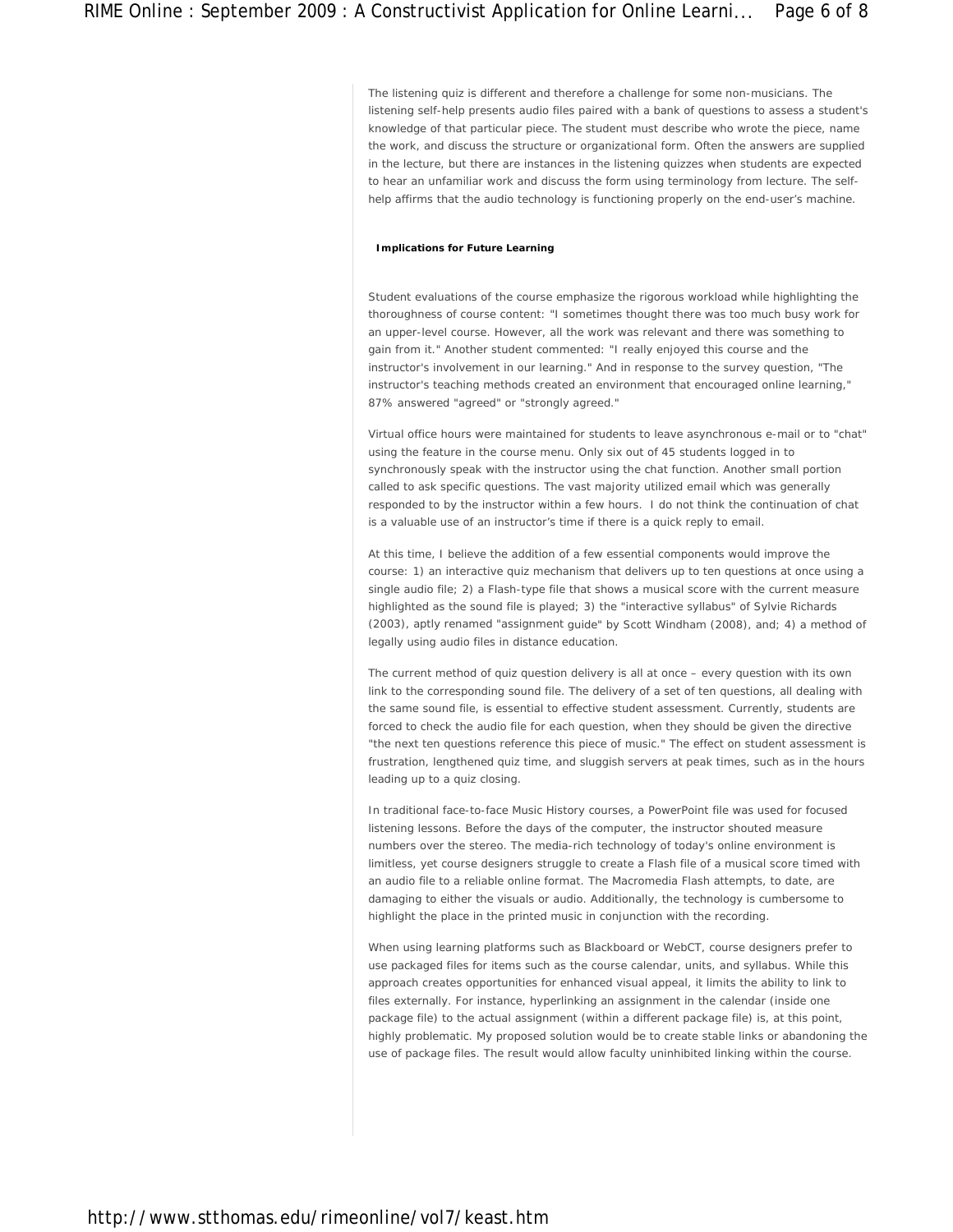The final missing piece is the Achilles' heel of music education. Because music is an aural art form, our students must listen to music to receive course content, and ultimately learn. New directives from universities' general counsels are suggesting the avoidance of sound in online music courses (Exhibit 7). The concept is frustrating to those adapting curricula to use only the works placed on a student's textbook-supplied CD. Pieces highlighted by one instructor may not be the same as another. The legal limitations are constraining and deserve additional guidance and resolution by legal authorities. Baruch (http://www.baruch.cuny.edu/tutorials/copyright/) created a helpful presentation, but the UT System (http://www.utsystem.edu/ogc/intellectualproperty/copypol2.htm#music) is conservative in its approach of recordings used online.

So, how will Music History be taught in 2028, compared with today? There are many experiments currently underway by music educators. Their discoveries will inform and improve future educational endeavors. It is time for them to publish their methods, successes, and failures so that all may gain from them.

## **References**

Geary, D. C. 1995. Reflections of evolution and culture in children's cognition: Implications for mathematical development and instruction. *American Psychologist 50*:24-37.

Hmelo-Silver, C. E., R. G. Duncan, and C. A. Clark. 2007. Scaffolding and achievement in problem-based and inquiry learning: A response to Kirschner, Sweller, and Clark (2006). *Educational Psychologist 42* (2): 99-107.

Jonassen, D. H. 1999. Designing constructivist learning environments. *In Instructional design theories and their models: Their current state of the art* (2nd ed), ed. C. M. Reigeluth, 215-239. Mahwah, NJ: Lawrence Erlbaum Associates.

Jonassen, D. H., and L. Rohrer-Murphy. 1999. Activity theory as a framework for designing constructivist learning environments. *Educational Technology: Research & Development, 47* (1): 61-79.

Keast, D. (2004). Implementation of constructivist techniques to an online activity for graduate music education students. Unpublished doctoral dissertation, University of Missouri-Columbia.

Richards, S. L. 2003. The interactive syllabus: A resource-based, constructivist approach to learning. *The Technology Source, July/August.*

http://www.technologysource.org/article/interactive\_syllabus/. Accessed: August 2008). (Archived by WebCite at http://www.webcitation.org/5i7XVjxAa

Roussou, M., M. Oliver, and M. Slater. 2007. Exploring activity theory as a tool for evaluating interactivity and learning in virtual environments for children. *Cognition Technology & Work* (2008) 10: 141-153.

Salmon, G. 2003. *E-tivities: The key to active online learning*. Sterling, VA: Stylus Publishing.

Scarnati, B., and P. Garcia. 2007. The fusion of learning theory and technology in an online music history course. *Innovate 4* (2). http://www.innovateonline.info/index.php? view=article&id=328&action=article. Accessed: June 2009.

Sutinen, A. 2008. Constructivism and education: Education as an interpretative transformational process. *Studies in Philosophy & Education, 27* (1): 1-14.